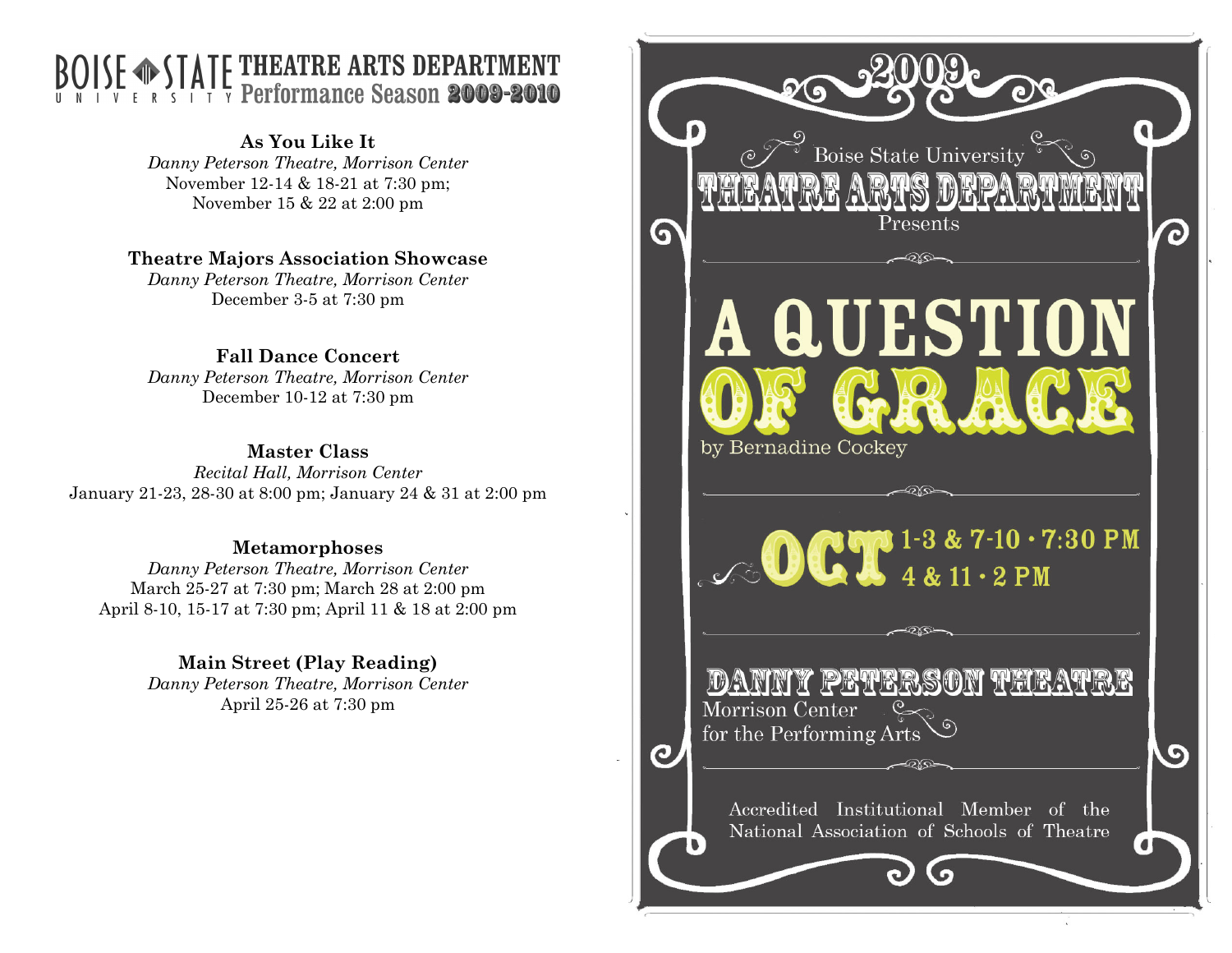#### Welcome to the 2009-2010 Performance Season

The study of theatre encompasses a broad range of allied subjects, including communications, language, history, social studies, psychology, music, dance, political science, the aesthetics of art and design, and technology. In order to participate successfully in the study and practice of theatre, students must develop their personal skills and resources in the areas of creativity, critical thought and analysis, research, collaboration, personal initiative, management, and leadership. It is no wonder that the study of theatre provides students with the fundamental resources necessary to succeed in a wide range of fields outside of the theatre itself. The Association for Theatre in Higher Education publication Learning for a Lifetime states: "Theatre in higher education also provides students with crucial life skills which they can use in a wide range of professions as well as in their day-to-day relationships with others.

Theatre and performance studies allow students to think precisely in the moment, to speak confidently in public, to write with clarity and intelligence, and to work productively with others, thereby providing them with useful skills for a host of other professions, including business, government, law, journalism, the natural and social sciences, economics, languages and literature, the fine arts, industry, and related disciplines. Theatre and performance studies majors learn to grasp complex problems and produce imaginative solutions, to explore alternative goals and investigate the various means of achieving them, to establish longrange objectives and develop the discipline, organizational skill, artistry, and self-assurance to achieve those objectives. Because the theatre is a collaborative art, students acquire skills in interpersonal communication and group problem-solving. Because performance is an interdisciplinary pursuit, students learn to coalesce research and insights from a rich variety of sources. Theatre in higher education answers today's market demand for skills in creative, critical, and collaborative thinking."

The study of theatre requires of every student, staff and faculty member highly disciplined, well prepared, and meticulously organized involvement. The Boise State Department of Theatre Arts is committed to providing its majors with as many opportunities as possible to participate in every aspect of the study and practice of theatre.

We are proud to present to you  $\tilde{A}$  Question of Grace, written by theatre arts major Bernadine Cockey and performed and crewed by many of her outstanding classmates. This production also involved the expert talents and efforts of faculty and student designers. Please join us in the months ahead for our productions of As You Like It and Metamorpheses; our rehearsed reading of the adaptation of Main Street; and for the Student Dance Concerts and Theatre Majors Association Showcases.

Richard Klautsch, Chair Theatre Arts Department



THE JOHN F. KENNEDY CENTER FOR THE PERFORMING ARTS

### The Kennedy Center American College Theater Festival-XLП

sponsored in part by

Stephen and Christine Schwarzman The Kennedy Center Corporate Fund U.S. Department of Education The National Committee for the Performing Arts Dr. Gerald and Paula McNichols Foundation

This production is entered in the Kennedy Center American College Theater Festival (KCACTF). The aims of this national theater education program are to identify and promote quality in college-level the ater production. To this end, each production entered is eligible for a response by a regional KCACTF representative, and selected students and faculty are invited to participate in KCACTF programs involving scholarships, internships, grants and awards for actors, directors, dramaturgs, playwrights, designers, stage managers and critics at both the regional and national levels.

Productions entered on the Participating level are eligible for inclusion at the KCACTF regional festival and can also be considered for invitation to the KCACTF national festival at the John F. Kennedy Center for the Performing Arts in Washington, DC in the spring of 2010.

Last year more than 1,300 productions were entered in the KCACTF involving more than 200,000 students nationwide. By entering this production, our theater department is sharing in the KCACTF goals to recognize, reward, and celebrate the exemplary work produced in college and university theaters across the nation.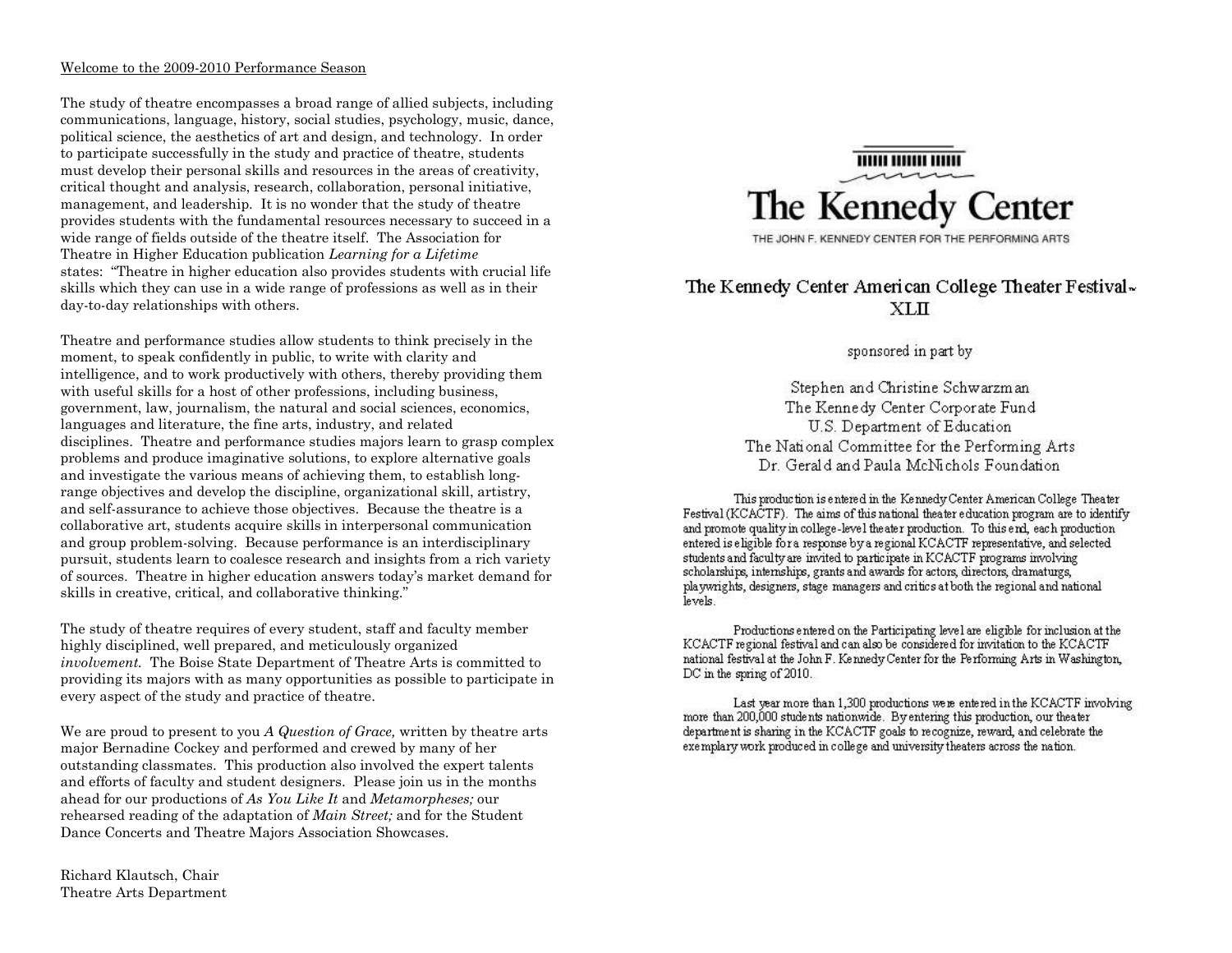## **PRODUCTION STAFF**



Theatre Arts Department Chair Dr. Richard Klautsch

Administrative Assistant Carrie Applegate

Promotional Materials Design Genevra Lee

| -200 <del>-</del>                   |                                         | <u>- 2152 - </u>                |                       |
|-------------------------------------|-----------------------------------------|---------------------------------|-----------------------|
| Scenic Designer                     | Ann Hoste                               | Danny Peterson Theatre Advisor/ | Fred Hansen           |
| Costume Designer                    | Ann Hoste                               | Tech Manager                    |                       |
| <b>Lighting Designer</b>            | W.J. Langley, Jr                        | Wardrobe/Dresser                | Leah Reynolds         |
| Sound Designers                     | <b>Tyler Neisinger</b><br>Mikenzie Ames | Props Assistant                 | Kayla Kellor          |
|                                     |                                         | Light Board Operator            | <b>Lindsey Norris</b> |
|                                     |                                         | Sound Board Operator            | <b>Todd King</b>      |
| Stage Manager                       | Lina Chambers                           | Scenic Construction             | Ryan Adolfson         |
| Assistant Stage Manager             | Liz Silvius                             |                                 | Ian Falconer          |
| <b>Technical Director</b>           | Michael Baltzell                        |                                 | Travis Gamble         |
| Scene Shop Supervisor/              | Fran Maxwell                            |                                 | Ian Jerome            |
| <b>Assistant Technical Director</b> |                                         |                                 | THEA 117 Class        |
| Costume Shop Manager                | Keri Fitch                              | Lighting Hang & Focus Crew      | Matt Kolsky           |
| Props Master                        | Ian Jerome                              |                                 | Elisa Egli            |
| Audio Recording                     | Daniel Runyan                           |                                 | Berni Cockey          |
|                                     |                                         |                                 | Lindsey Norris        |

## **SPECIAL TEATKS**  $\circledcirc$

Morrison Center for the Performing Arts Boise Contemporary Theater Mike Lojek, Ada County Public Defenders Office Genevra Lee